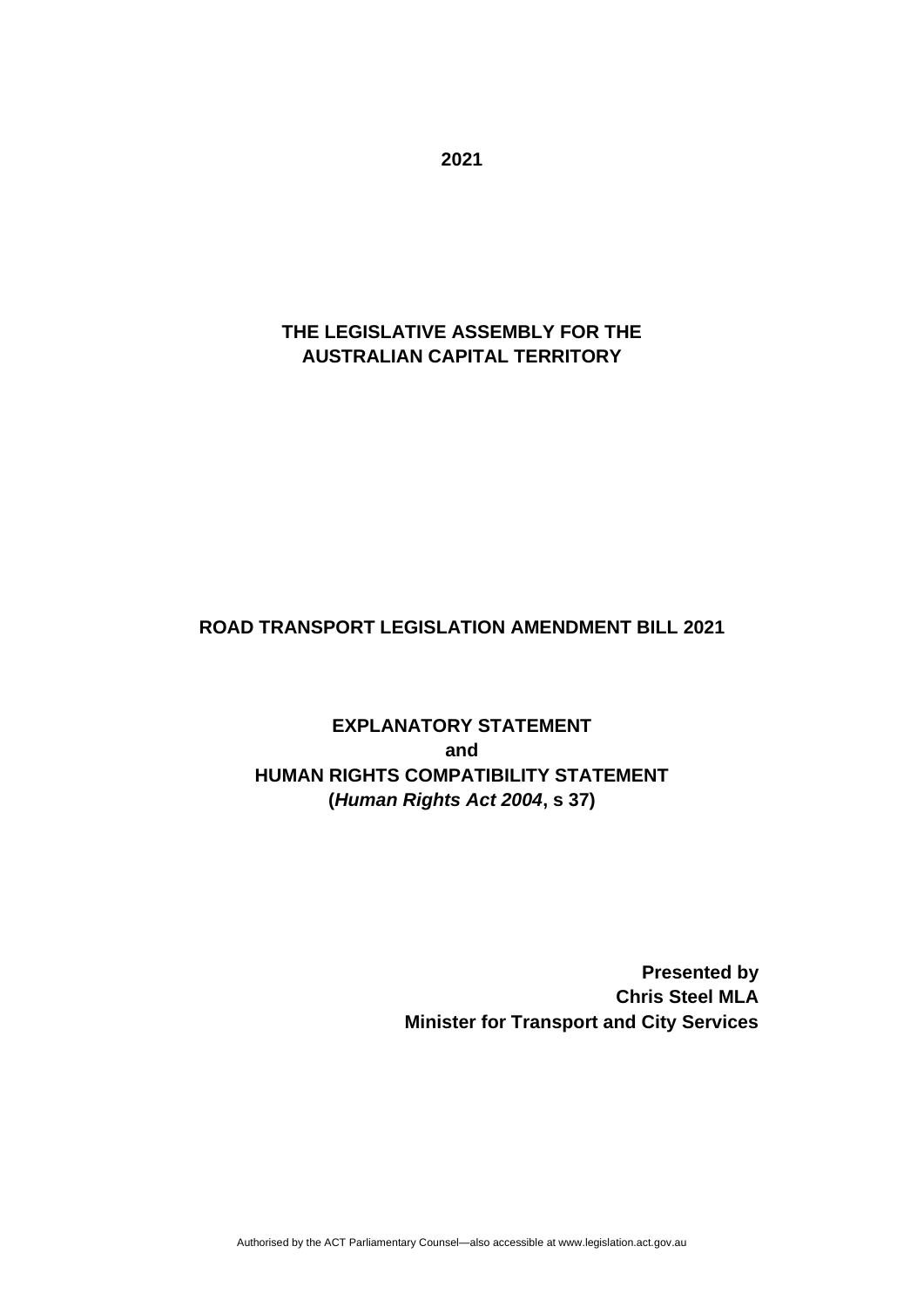# **ROAD TRANSPORT LEGISLATION AMENDMENT BILL 2021**

The Bill **is not** a Significant Bill. Significant Bills are bills that have been assessed as likely to have significant engagement of human rights and require more detailed reasoning in relation to compatibility with the *Human Rights Act 2004*.

#### **OVERVIEW OF THE BILL**

The purpose of the Road Transport Legislation Amendment Bill 2021 (the Bill) is to amend the road transport legislation to improve road safety by strengthening the Territory's regulatory and enforcement framework for dangerous driving and other unsafe behaviours on the Territory's road network.

The Bill amends the Territory's road transport legislation including the *Road Transport (Safety and Traffic Management) Act 1999*, *Road Transport (General) Act 1999* and *Road Transport (Road Rules) Regulation 2017.*

The *Road Transport (Safety and Traffic Management) Act 1999* and the *Road Transport (Road Rules) Regulation 2017* issued under that Act, establish the Territory's safety and traffic management system. Part 2 of the *Road Transport (Safety and Traffic Management) Act 1999* contains offences for speeding and other dangerous driving behaviours, including negligent driving. The *Road Transport (Road Rules) Regulation 2017* provides a single regulation of road rules applying to vehicles and road users on roads and road related areas in the ACT.

The *Road Transport (General) Act 1999* provides for the administration and enforcement of the road transport legislation and includes automatic licence disqualification periods that must be applied by the Court following the conviction or finding of guilt for some road transport offences.

The amendments in the Bill:

- a) establish a new offence for negligent driving that occasions actual bodily harm;
- b) increase existing minimum automatic licence disqualification periods for the offences culpable driving and negligent driving to support a road transport penalties framework that is commensurate with the associated road safety risks, deters behaviour and supports behavioural change
- c) establishes two new offences to address unsafe behaviours of other transport modes.

#### **CONSULTATION ON THE PROPOSED APPROACH**

Consultation has been undertaken with key Government stakeholders including the Justice and Community Safety Directorate, the Director of the Public Prosecutions,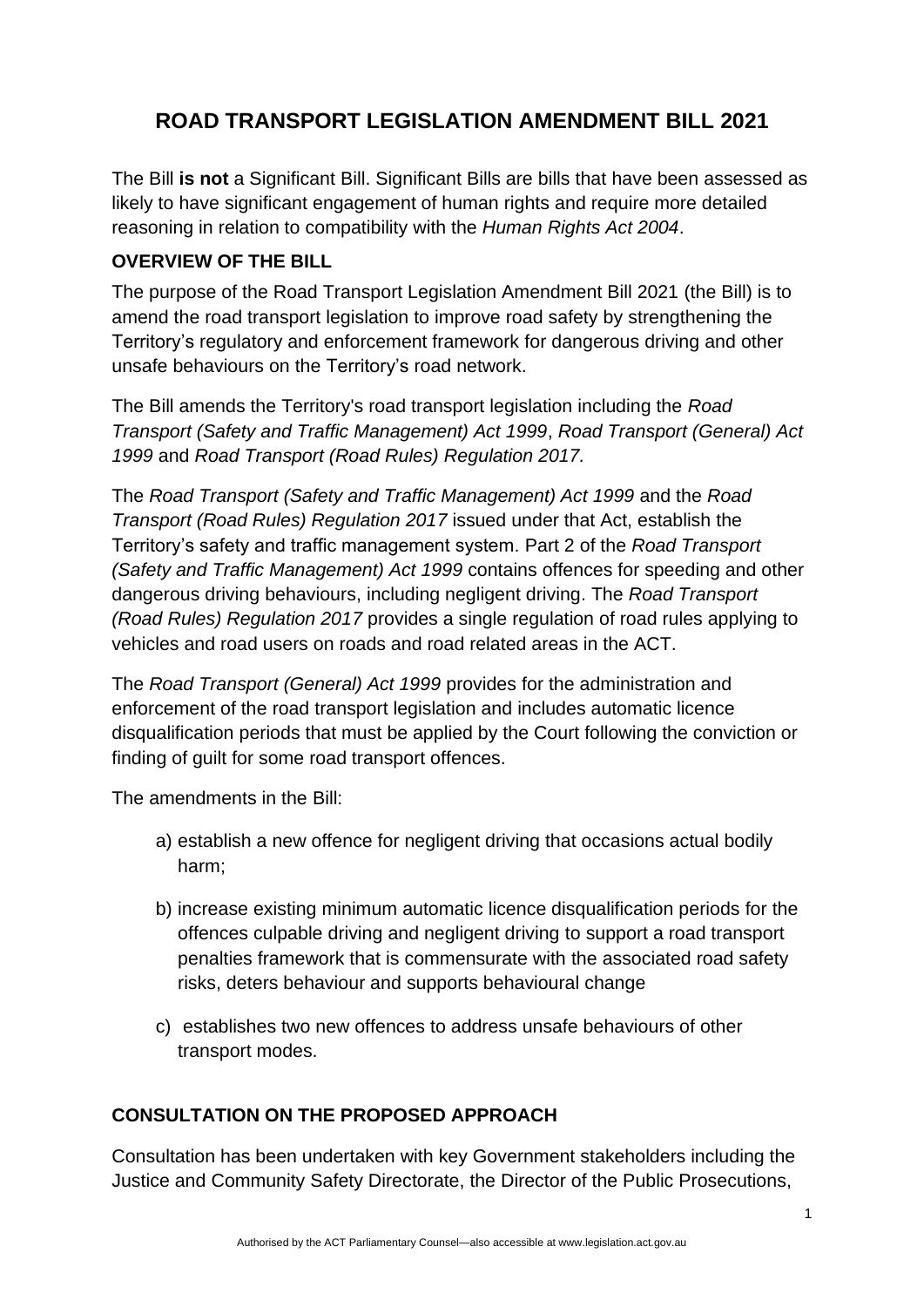the Magistrates Court, the Human Rights Commission and Chief Minister, Treasury and Economic Development Directorate. TCCS also met with key external stakeholders to discuss the proposed amendments for inclusion in the Bill, including ACT Policing, Pedal Power, the ACT Law Society and Canberra Community Law.

No public consultation on the Bill has occurred. A communications strategy will be developed to support the introduction of the new offences. TCCS will also work closely with stakeholders to support the implementation of the new offences.

#### **CONSISTENCY WITH HUMAN RIGHTS**

During the development of the Bill due regard was given to its compatibility with human rights as set out in the *Human Rights Act 2004* (HRA).

The preamble to the HRA notes that few rights are absolute and that they may be subject only to the reasonable limits in law that can be demonstrably justified in a free and democratic society.

International human rights law places obligations on governments to "respect, protect and fulfil" rights. The obligation to respect means governments must ensure its organs and agents do not commit violations themselves; the obligation to protect means governments must protect individuals and groups from having rights interfered with by third parties and punish perpetrators; and the obligation to fulfil means governments must take positive action to facilitate the full enjoyment of rights.

Section 28(2) of the HRA provides that in deciding whether a limit on a human right is reasonable, all relevant factors must be considered, including:

- a) the nature of the right affected
- b) the importance of the purpose of the limitation
- c) the nature and extent of the limitation
- d) the relationship between the limitation and its purpose
- e) any less restrictive means reasonably available to achieve the purpose the limitation seeks to achieve

An assessment against section 28 of the HRA is provided below.

The limitations on human rights in the Bill are proportionate and justified in the circumstances because they are the least restrictive means available to achieve road safety. The achievement of road safety is an important objective for the ACT community.

#### **Rights engaged**

Broadly, the Bill engages with, and limits the following human rights:

• Section 8 – Recognition and equality before the law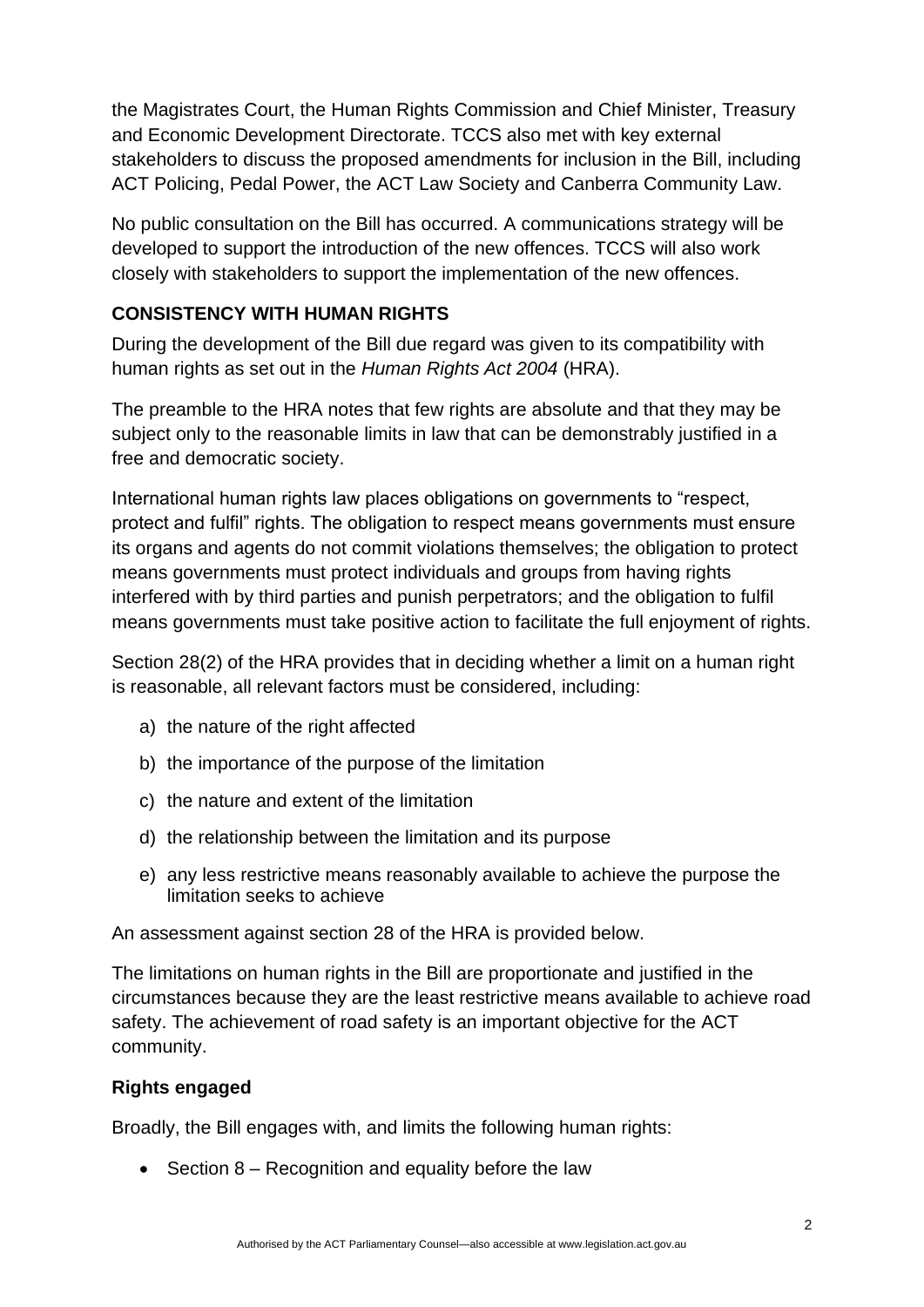- Section 13 Freedom of movement
- Section 18 Right to liberty and security of person
- Section 22 Rights in criminal proceedings
- Section 27B Right to work

#### *Recognition and equality before the law*

Section 8 of the HRA provides that everyone is entitled to equal and effective protection against discrimination, and to enjoy their human rights without discrimination.

'Equality before the law' has been essentially held to mean that judges and administrative officials must not act arbitrarily in enforcing laws.<sup>1</sup> The non-discrimination provisions in the HRA are founded on articles 2(1) and 26 of the International Covenant on Civil and Political Rights (the ICCPR). 'Discrimination' as the term appears in article 26 of the ICCPR is that laws should guarantee 'all persons equal and effective protection against discrimination on any ground such as race, colour, sex, language, religion, political or other opinion, national or social origin, property, birth or other status'.<sup>2</sup>

It is within community expectations that access to public facilities and services, including the road network (roads, footpaths, bicycle paths, shared paths), are regulated so that they are safe for everyone. To the maximum extent possible, in regulating use of the ACT road network, the approach has been to limit any disproportionate impacts on any particular groups. However, it is necessary on occasion to include provisions in the ACT's road transport legislation that could put some members of the community at a disadvantage.

## *1. Nature of the right and the limitation (ss 28(2)(a) and (c))*

The amendments in the Bill provide police officers with the power to direct a person to get off, or not get on, a vehicle or animal if the police officer believes on reasonable grounds that the person is under the influence of alcohol or a drug.

These provisions may engage the right to equality and non-discrimination because they have the potential to disproportionately impact on certain segments of the community – for example people with substance use issues.

<sup>1</sup> Nowak, M., *UN Covenant on Civil and Political Rights: CCPR Commentary*, (N.P. Engel, Publisher, 2<sup>nd</sup> revised edition, 2005) 606.

<sup>2</sup> International Covenant on Civil and Political Rights, opened for signature 19 December 1966, 999 UNTS 171 (entered into force 23 March 1976), art 2(1), 26.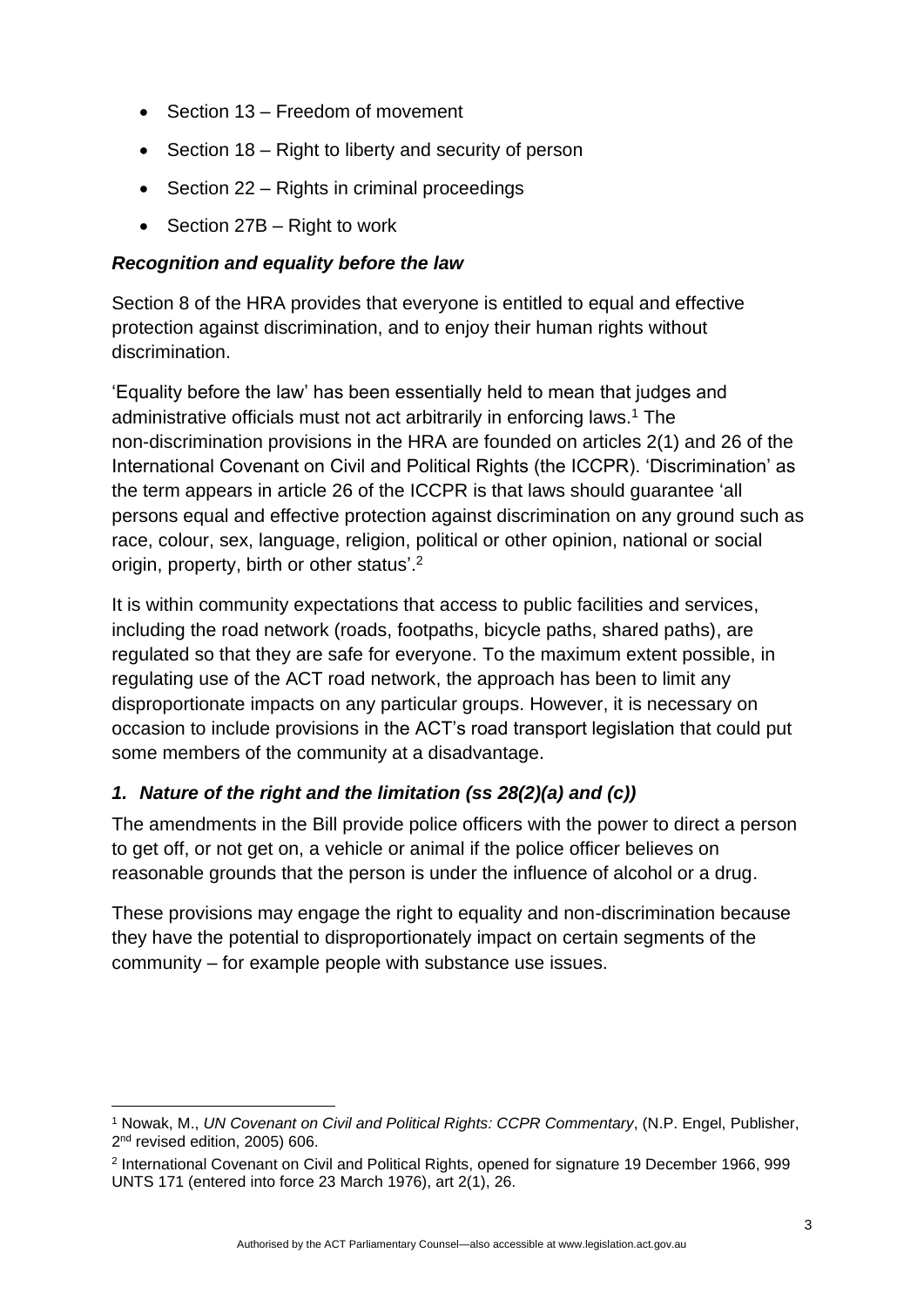# *2. Legitimate purpose (s 28(2)(b))*

The ACT Government is committed to the realisation of Vison Zero – a strategy outlined in the *ACT Road Safety Strategy 2020-25* and the *ACT Road Safety Action Plan 2020-23*, which aims to achieve zero road fatalities and serious injuries.

The use of e-scooters and other similar devices has become a popular new mode of transport for Canberrans. The ability to direct a person to get off, or not get on, a vehicle (as defined in the new provision) or animal (as defined in the new provision) who is intoxicated or under the influence of a drug is important to ensure the safety of the public and amenity of public places for the benefit of the broader community.

## *3. Rational connection between the limitation and the purpose (s 28(2)(d))*

The amendments contained in this Bill reflect the increased safety risk cyclists, operators of personal mobility devices, riders of animal drawn vehicles or animals pose to themselves and the broader community while under the influence of alcohol or a drug.

The amendments support the ACT Government's road safety guiding principles outlined in the *ACT Road Safety Strategy 2020-2025* by deterring people from unsafe behaviours on the Territory's road network.

The new offence in relation to a person being intoxicated or under the influence of drugs is aimed at the fact that this behaviour poses a significant safety risk and that the transport modes to which this offence applies should not be viewed as an alternative to driving for people who are intoxicated or under the influence of drugs.

Additionally, police officers are well trained in identifying signs of intoxication or drug use and will both observe and talk to people thought to be intoxicated or under the influence of a drug before deciding to direct them to get off or not get on a vehicle or animal. It will also be taken as an opportunity to educate users on safe use of these transport mode. They also have training in relation to discrimination standards, cultural sensitivities, and mental health issues.

# *4. Proportionality (s 28(2)(e))*

The amendments are proportionate in light of the Bill's legitimate purpose to protect public health and safety on the ACT road network. The amendments recognise the concerns raised by the community around unsafe behaviours on these transport modes. The road safety risks represented by such behaviour highlight the need for public safety measures directed at changing the behaviour, or removing the risk of the behaviour, as quickly as possible.

The amendment seeks to support an early intervention process where a person has the ability to get off or not get on a vehicle or animal of their own accord once given a direction by a police officer and are proportionate to protect the safety of all road users, including the operators of the bicycles, PMDs, animals and animal-drawn vehicles. The offences are drafted so that the emphasis is on the behaviour and the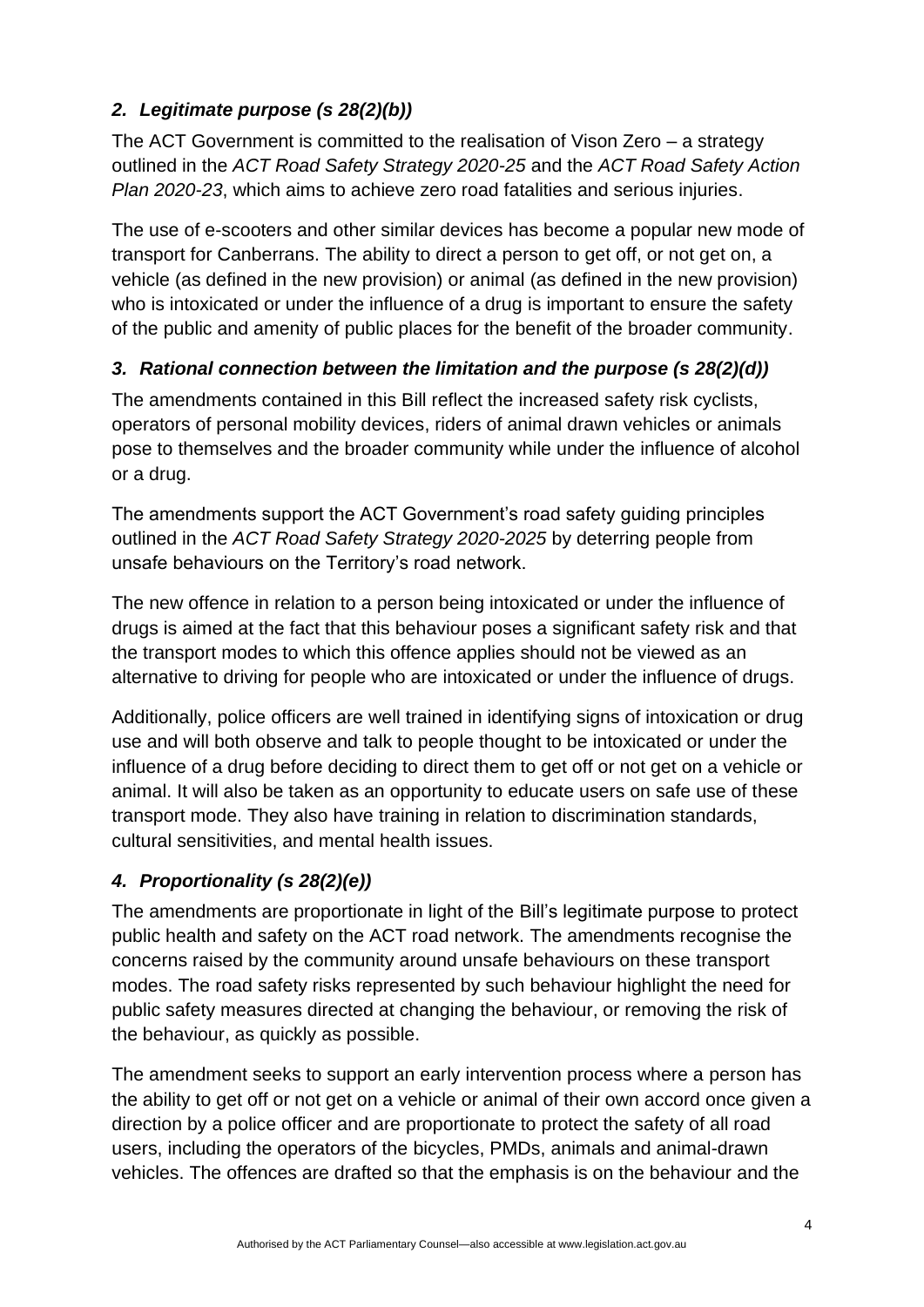risk it poses to public safety, rather than a particular character trait or aspect of an individual.

It is not considered that there are any less restrictive means available to achieve the purpose of reducing unsafe behaviours on the Territory's road network and to ensure the safety of all road users.

### *Freedom of movement*

Section 13 of the HRA provides that everyone has the right to move freely within the ACT and to enter and leave it, and the freedom to choose his or her residence in the ACT.

### *1. Nature of the right and the limitation (ss 28(2)(a) and (c))*

The amendments in the Bill:

- provide police officers with the power to direct a person to get off, or not get on, a vehicle or animal if the police officer believes on reasonable grounds that the person is under the influence of alcohol or a drug;
- increase minimum automatic disqualification periods for certain serious driving offences;
- establish a new offence of negligent driving occasioning actual bodily harm which comes with a possible maximum imprisonment term of 6 months.

These amendments restrict a person's freedom of movement as they have the potential to remove a person's access to certain modes of transport, remove a person's right to drive (hold or apply for a driver licence) and impose a potential term of imprisonment.

## *2. Legitimate purpose (s 28(2)(b))*

As outlined in the *ACT Road Safety Strategy 2020-25* and the *ACT Road Safety Action Plan 2020-23*, the ACT Government is committed to Vision Zero, which aims to achieve zero road fatalities and serious injuries and robust enforcement framework for addressing unsafe behaviours on the Territory's road network.

The amendments in the Bill seek to protect the public from the dangers posed by dangerous driving behaviour on all transport modes and all parts of the road network.

The potential for negligent conduct on our roads to have serious or catastrophic consequences is high. Currently such conduct is only subject to significant sanction if the conduct results in grievous bodily harm or death. This focus on outcomes, rather than the conduct itself, can result in negligent conduct not being appropriately punished when – by luck alone – death or serious injury has not occurred. The driver licensing framework is designed to encourage safe and responsible driving and the automatic licence disqualification periods are implemented to deter drivers from non-compliance with the road transport laws. A robust regulatory framework is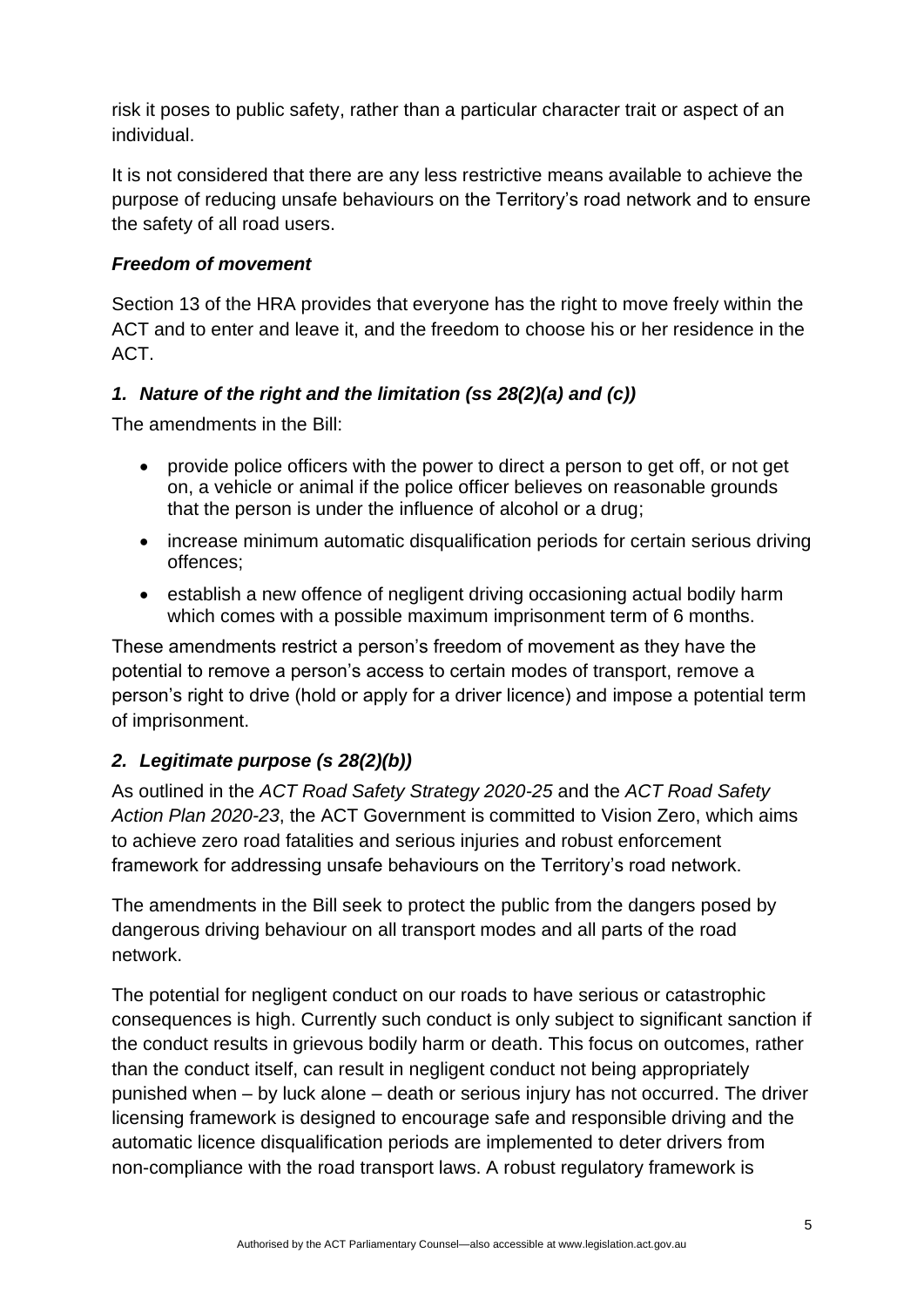essential to establishing safe people and safe behaviours on our roads, with benefits for both the community and individuals.

## *3. Rational connection between the limitation and the purpose (s 28(2)(d))*

The power to direct a person to get off, or not get on, a bicycle, personal mobility device or an animal-drawn vehicle or animal can only be exercised by a police officer and is limited to circumstances where the officer has reasonable grounds to suspect the person is under the influence of alcohol or a drug. This power minimises the risks of unsafe road behaviour in the Territory and presents an opportunity to educate the community on their responsibilities as a user of the road network. The dangers represented by such behaviour highlight the need for public safety measures directed at changing the behaviour, or removing the risk of the behaviour, as quickly as possible. The amendment seeks to support an early intervention process where a person has the ability to get off or not get on a vehicle or animal of their own accord once given a direction by a police officer.

The introduction of a negligent driving offence occasioning actual bodily harm will:

- (a) provide a more appropriate recognition of the seriousness with which the community regards this behaviour and the consequences which should attach to conviction or a finding of guilt; and
- (b) potentially provide a greater deterrent to this type of behaviour for prospective or previously convicted offenders.

## *4. Proportionality (s 28(2)(e))*

As outlined above under the right to recognition and equality before the law, the amendments to provide police officers with the power to direct a person to get off, or not get on, a vehicle or animal if the police officer believes on reasonable grounds that the person is under the influence of alcohol or a drug are proportionate in light of the Bill's legitimate purpose to protect public health and safety on the ACT road network. There is no less restrictive means available as otherwise police would not have sufficient powers to protect the public and take action against dangerous and unsafe behaviours.

Culpable and negligent driving is considered a serious driving offence by all jurisdictions as evidenced by the significant penalties that are applied to those offences, including higher automatic disqualification periods than proposed in this Bill.

The automatic licence disqualification periods are considered proportionate as a driver licence is issued only where a person meets regulated eligibility criteria which includes being able to demonstrate sufficient skill and knowledge to safely drive a vehicle on the road. A driver licence is something earned and is not a right. All road users are provided with adequate education about their obligations and the requirements when using roads or road related areas and the community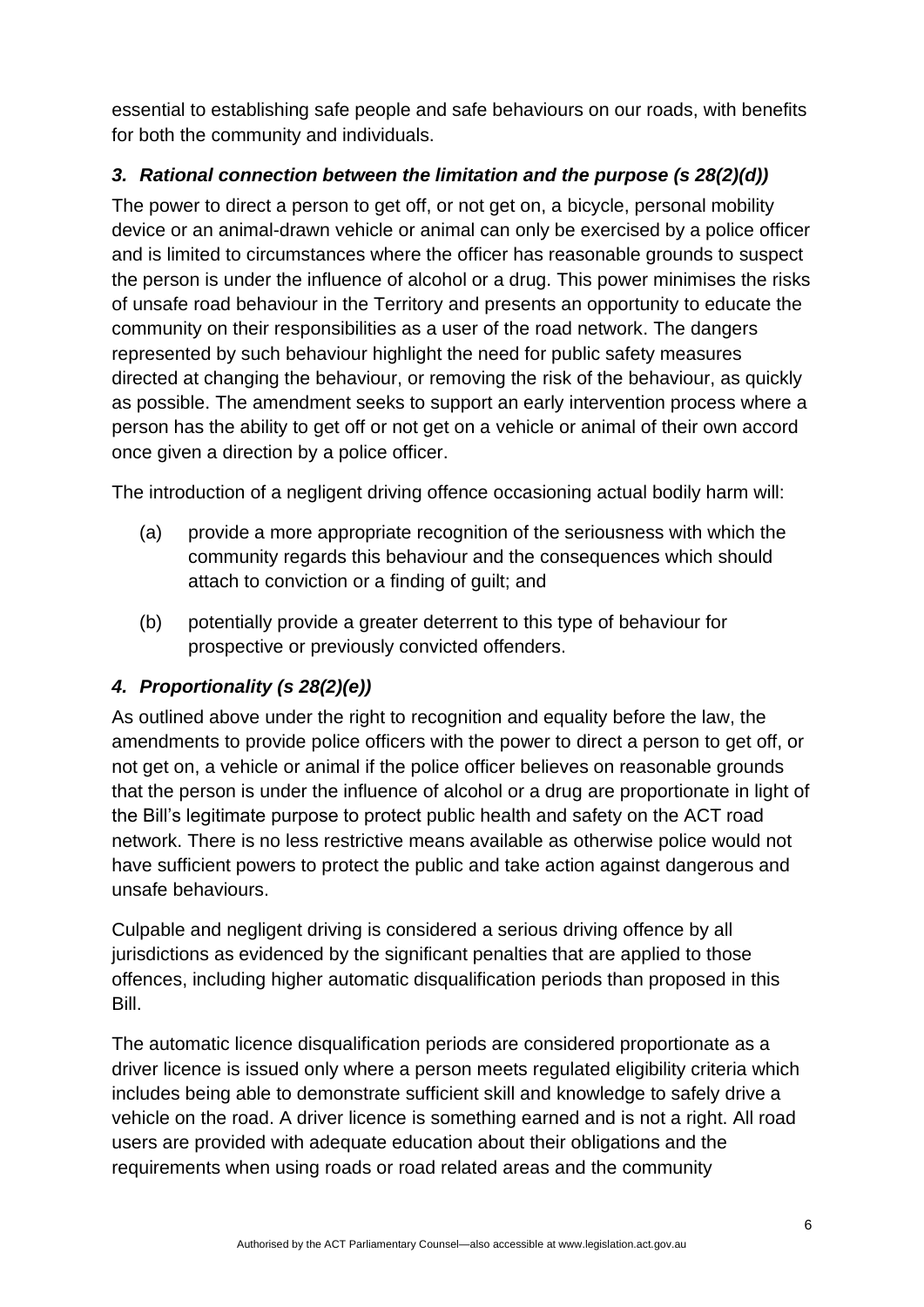understands that engaging in unsafe or dangerous driving behaviour may result in a loss of licence. The automatic licence disqualification periods for culpable driving and negligent driving occasioning death and grievous bodily harm are increased to recognise the serious consequences of engaging in this behaviour, which is also recognised in other jurisdictions. If the automatic licence disqualification period is applied without a term of imprisonment, the person will still be free to move around the Territory, however they will not be able to drive a motor vehicle.

The new offence of negligent driving occasioning actual bodily harm introduces a possible maximum imprisonment term of 6 months. This is a maximum period and will only be applied in the most serious of cases. The Court is able to consider the individual circumstances of the case to ensure that the sentence is appropriate. A detailed discussion of why the maximum term of imprisonment is considered proportionate is outlined below under the right to liberty and security of a person.

The amendments recognise the seriousness with which the community regards this behaviour and the consequences which should attach to conviction or a finding of guilt. The dangers represented by such behaviour highlight the need for public safety measures directed at changing the behaviour, or removing the risk of the behaviour.

#### *Right to liberty and security of person*

Everyone has the right to liberty and security of person, in particular, no-one may be arbitrarily arrested or detained or deprived of their liberty except on the grounds and in accordance with the procedures of the law.

This right can be relevant any time a person is not free to leave a place by his or her own choice. This includes the interim detention of a person, for example, to allow a public authority to control movement within an area.

## *1. Nature of the right and the limitation (ss 28(2)(a) and (c))*

This Bill engages and limits this right through the introduction of a negligent driving offence occasioning actual bodily harm with a maximum penalty that includes 6 months imprisonment. The maximum penalty of 6 months imprisonment for the new negligent driving offence is only intended for the most serious instances of actual bodily harm. The Court will have discretion to consider all of the circumstances of the case to determine whether a term of imprisonment or a court fine is most appropriate.

These amendments may also restrict a person's right to liberty as a person may not be free to leave a place of their own choice while police are determining if they are reasonably satisfied that a person is under the influence of an alcohol or drug. For example, this might occur when a police officer is assessing if it is appropriate to direct the person not to operate certain transport modes and to take a person's details to issue an infringement notice. A person must not be detained for longer than is reasonably necessary for the enforcement purpose.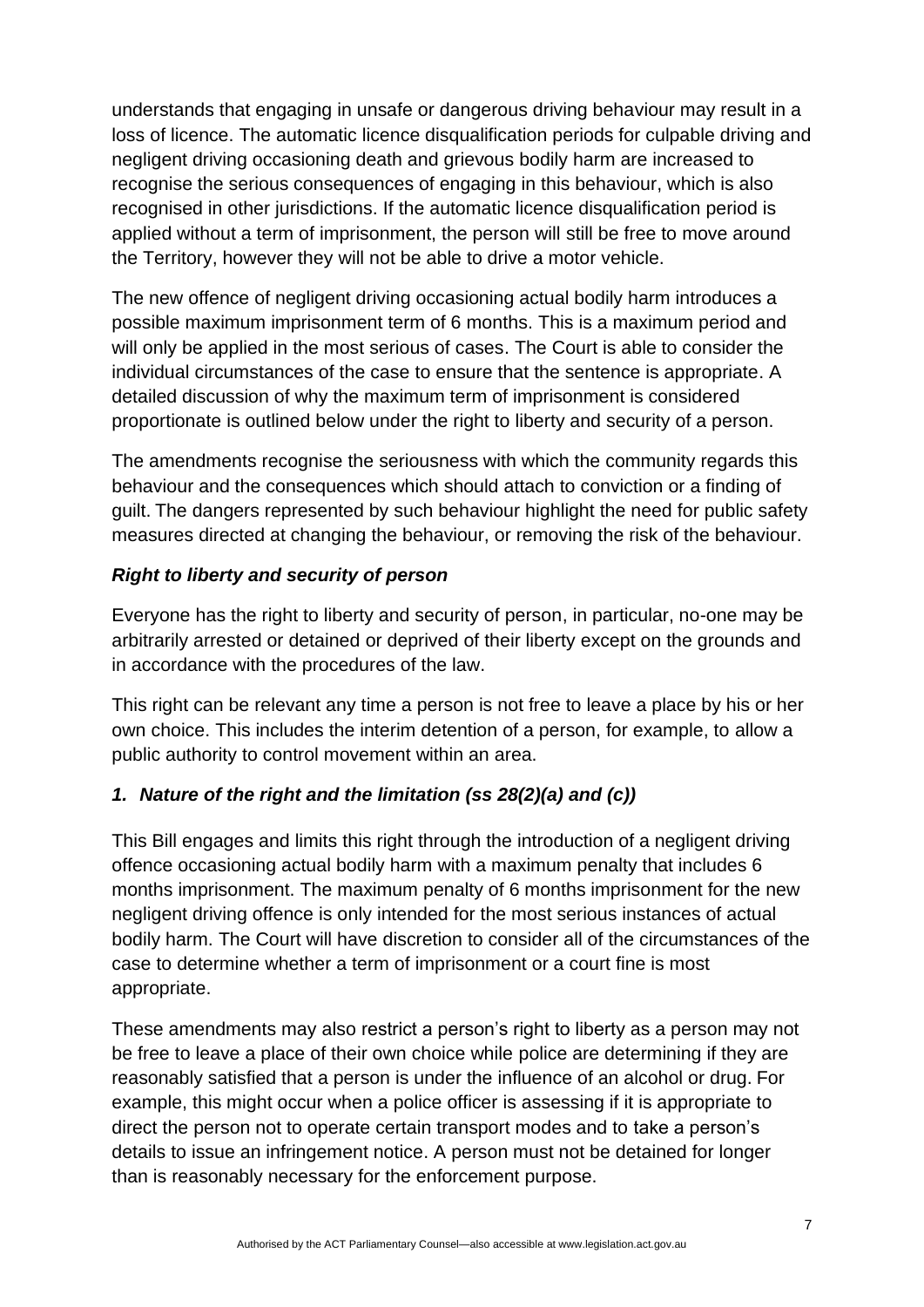# *2. Legitimate purpose (s 28(2)(b))*

The potential for negligent conduct on our roads to have serious or catastrophic consequences is high. Currently such conduct is only subject to significant sanction if the conduct results in grievous bodily harm or death. This focus on outcomes, rather than the conduct itself, can result in negligent conduct not being appropriately punished when – by luck alone – death or serious injury has not occurred. Actual bodily harm can include very serious injuries, although they might not be permanent, these injuries can be debilitating and seriously effect an individual's everyday life.

Further, the seriousness of harm that could result to a member of the public from a person operating a vehicle or animal under the influence of alcohol or a drug is also high. Such conduct also poses a risk to the operator themselves.

## *3. Rational connection between the limitation and the purpose (s 28(2)(d))*

The introduction of the new offence of negligent driving occasioning actual bodily harm is designed to protect all road users from the dangers posed by negligent driving behaviour on roads and road related areas.

The penalty of imprisonment is aimed at the most serious or repeated instances of this offence, as actual bodily harm can include very serious injuries, including serious physical injuries and psychological injuries severely impacting a person for months or years. The term of imprisonment is a maximum penalty. The Courts will determine when the circumstances of the offence justify a term of imprisonment.

While the fault element of this offence is relatively low (as it does not require intent), there is a high expectation that drivers will exercise appropriate care and skill when driving a motor vehicle on a road or road related area.

Considering all of the circumstances of a case and the serious harm that actual bodily harm may include, an imprisonment term may be appropriate to deter this behaviour in the future and prevent further injuries and deaths.

Similarly, the introduction of the offence for non-compliance with a police direction to get off, not get on, a vehicle or animal, is also designed to protect the public health and safety of the public on road and road related areas. The amendments seek to ensure people under the influence of alcohol, or a drug do not operate a vehicle or animal and as a result put other road users at risk. By providing police officers the power to direct a person who is reasonably believed to be under the influence of alcohol or a drug to get off, or not get on a vehicle or animal, this promotes the safe use of the road network for all road users and ensures the safety of the wider community.

# *4. Proportionality (s 28(2)(e))*

Although a lesser term of imprisonment may be considered a less restrictive means to address this behaviour, considering the serious harm that actual bodily harm can entail, any lesser maximum term of imprisonment is not considered appropriate. The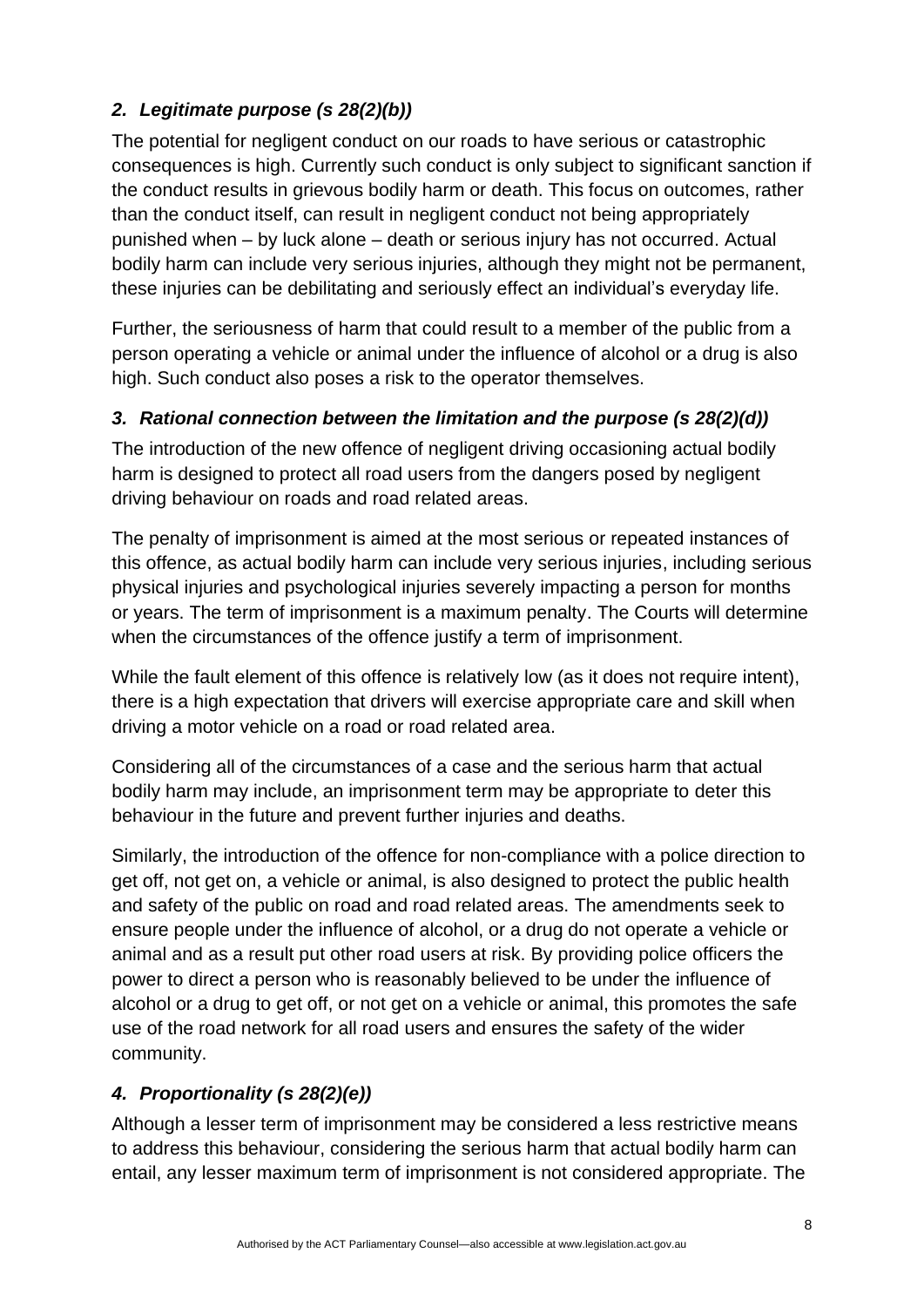proposed term of imprisonment is a maximum term and Courts have discretion not to apply or to apply a lesser term.

The ACT Government is committed to having in place a robust transport regulatory framework that contains penalties that appropriately reflect associated road safety risks, deter offending behaviour and support behaviour change. These amendments enhance the existing road transport framework and, while potentially limiting a person's right to liberty, the maximum term of 6 months imprisonment for negligent driving occasioning actual bodily harm is considered proportionate, reasonable and justified noting the public interest benefits from addressing the risks to community safety associated with unsafe behaviours on the road network, and the need to protect the human rights of other road users and the broader community.

Accordingly, the proposed penalty is not considered excessive or disproportionate. The ratio of 6 months imprisonment and/or 50 penalty units is also consistent with the ratio for maximum penalty units to imprisonment terms in the ACT Government's *Guide for Framing Offences*. The term of imprisonment is also discretionary and reasonable considering the serious impact of any negligent driving that results in bodily harm.

Further, the power for police officers to direct a person to get off, or not get on a vehicle or animal, is not extensive and only applies to people reasonably believed by a police officer to be under the influence of alcohol or a drug. A person must also not be detained for longer than is reasonably necessary to issue the person with a direction to get off, or not get on, a vehicle or animal or an associated infringement notice.

#### *Right to the presumption of innocence*

The Bill creates new strict liability offences and makes amendments to existing strict liability offences under road transport legislation.

Strict liability offences engage section 22(1) of the HRA. A strict liability offence means that there are no fault elements for the physical elements of the offence to which strict liability applies which essentially means that the conduct alone is sufficient to make the defendant culpable. However, there is a specific defence of mistake of fact for strict liability offences (see sections 23 and 36 of the *Criminal Code 2002*).

Strict liability offences typically arise in a regulatory context where for reasons such as public safety and ensuring that regulatory schemes are complied with, criminal penalties are required. Where a defendant can reasonably be expected, because of his or her involvement with the regulated activity, to know what the requirements of the law are, the mental, or fault, element can justifiably be excluded.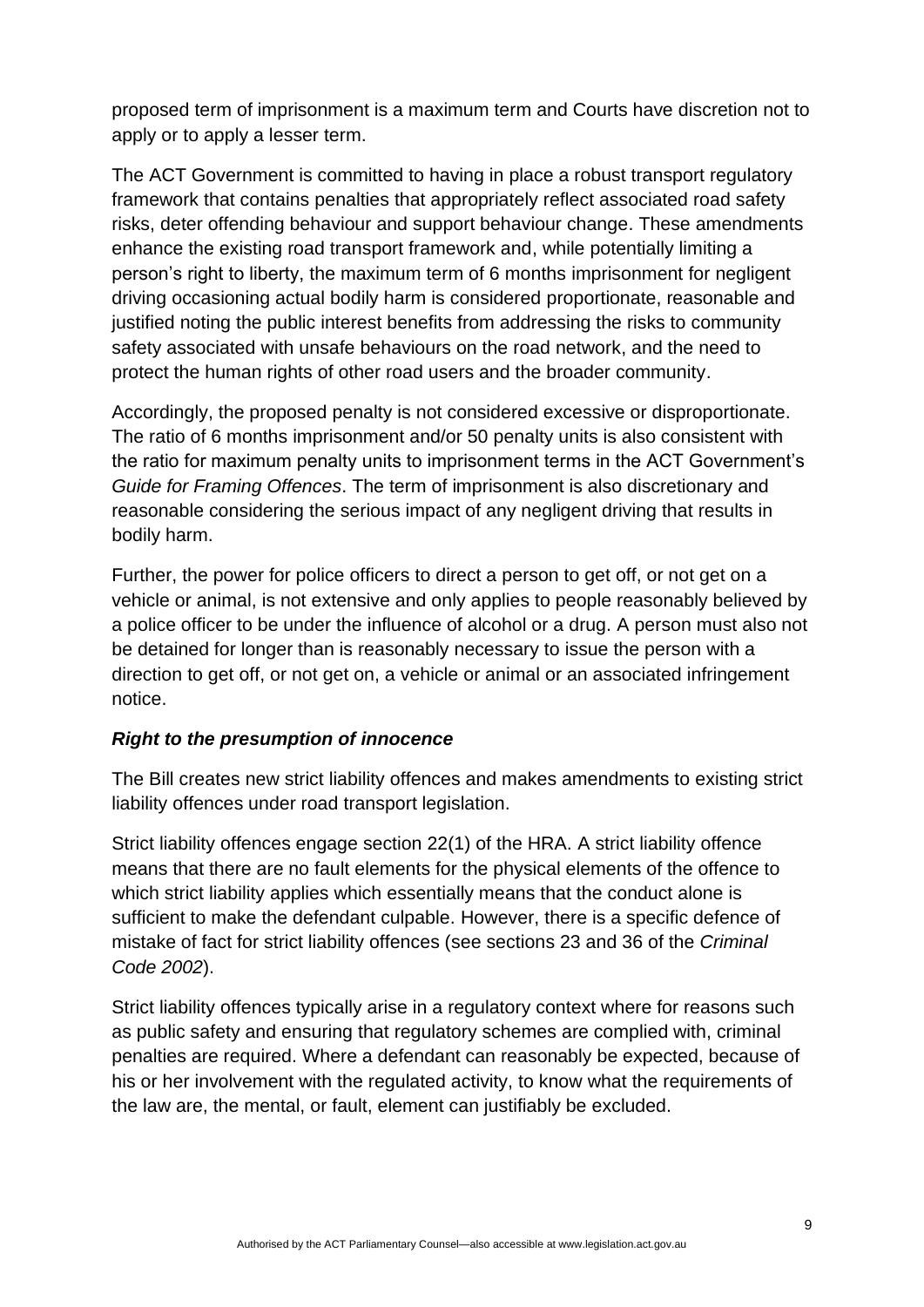## *1. Nature of the right and the limitation (ss 28(2)(a) and (c))*

Section 22(1) of the HRA provides that everyone charged with a criminal offence has the right to be presumed innocent until proven guilty according to law. The Bill engages and limits this right as it creates the following two new strict liability offences:

- (a) operating a personal mobility device without proper control; and
- (b) failure to comply with direction of a police officer to get off, or not get on, a vehicle or animal.

## *2. Legitimate purpose (s 28(2)(b))*

The intention of strict liability offence is to encourage ACT road users to display responsible behaviours when sharing the road network with others and develop a community that shares responsibility for road safety.

The purpose of this Bill is to improve public safety by addressing unsafe behaviours on the Territory's road network through a robust enforcement framework.

## *3. Rational connection between the limitation and the purpose (s 28(2)(d))*

A strict liability offence should have a clear yes / no criteria as to whether the offence has occurred, and the person should reasonably know they have an obligation under law.

Operating a personal mobility device without proper control is against the reasonable standards expected from the community. It is already an expectation of drivers and cyclists that they have proper control of their vehicle or bicycle. For a person to commit an offence under this Bill would be required to be actively involved in the dangerous or unsafe behaviour resulting in the offence. The limitations would only be exercised in very specific circumstances where a person engages in the offence behaviour.

Operating an animal or vehicle while under the influence of alcohol or a drug is against the reasonable standards expected from the community as established by the offence in section 24A of the *Road Transport (Alcohol and Drugs) Act 1977*. The new offence in this Bill supports that provision and an intervention model that aims at preventing the dangerous behaviour before it has serious consequences.

The application of strict liability to these offences aligns with section 8 of the *Road Transport (Road Rules) Regulation 2017*, which provides that an offence against the regulation is a strict liability offence*.* In developing and amending these offences due regard was given to the guidance provided in the *Guide for Framing Offences*. Each offence has an infringement notice penalty attached that is within the normal range for strict liability offences and are comparable to existing offences.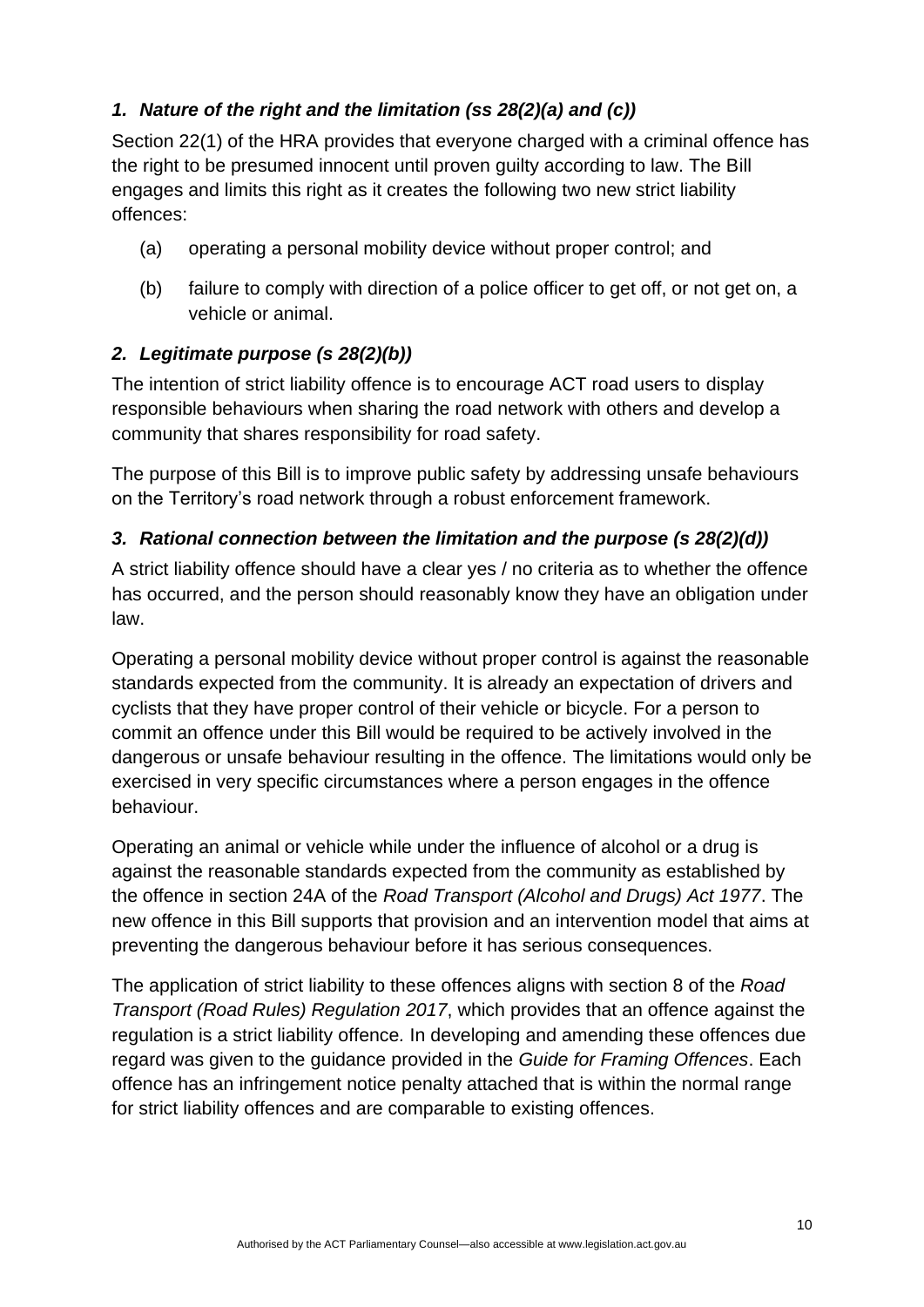# *4. Proportionality (s 28(2)(e))*

It is not considered that there are any less restrictive means available to achieve the purpose of the road safety risks that arise from the unsafe behaviours sought to be addressed.

The new offences are not burdensome in nature and relate to ensuring the safe operation of all transport modes to protect ACT road users, including vulnerable road users. It also benefits the community by encouraging changes in behaviour.

The inclusion of strict liability offences supports an effective road transport infringement notice scheme. Effective infringement notice schemes minimise the cost of litigation for the ACT while offering people a choice concerning whether to accept a lesser penalty without admitting the offence or remaining liable to prosecution.

The offences address matters which the community either regards as generally unacceptable behaviour or a risk to health and safety, property or revenue.

The penalties for these offences are within the normal range for strict liability offences, and are in accordance with the *Guide for Framing Offences*, lending to the proportionality of this provision.

### *Right to work*

Everyone has the right to work, including the right to choose their occupation or profession freely and without discrimination. The right to work requires government to undertake particular actions to facilitate employment, including safeguarding the right of everyone to the opportunity to gain their living by work which they freely choose or accept.

## *1. Nature of the right and the limitation (ss 28(2)(a) and (c))*

This Bill amends existing minimum automatic licence disqualification periods for culpable driving and negligent driving occasioning death or grievous bodily harm to reflect the seriousness of these offences.

The Bill:

- increases the minimum automatic disqualification period for offence negligent driving occasioning death for a first offender from 3 months to 9 months and for a repeat offender from 12 months to 18 months:
- increases the minimum automatic disqualification period for negligent driving occasioning grievous bodily harm for a first offender from 3 months to 6 months;
- increases the minimum automatic disqualification period for culpable driving causing grievous bodily harm from 6 months to 12 months for first offenders; and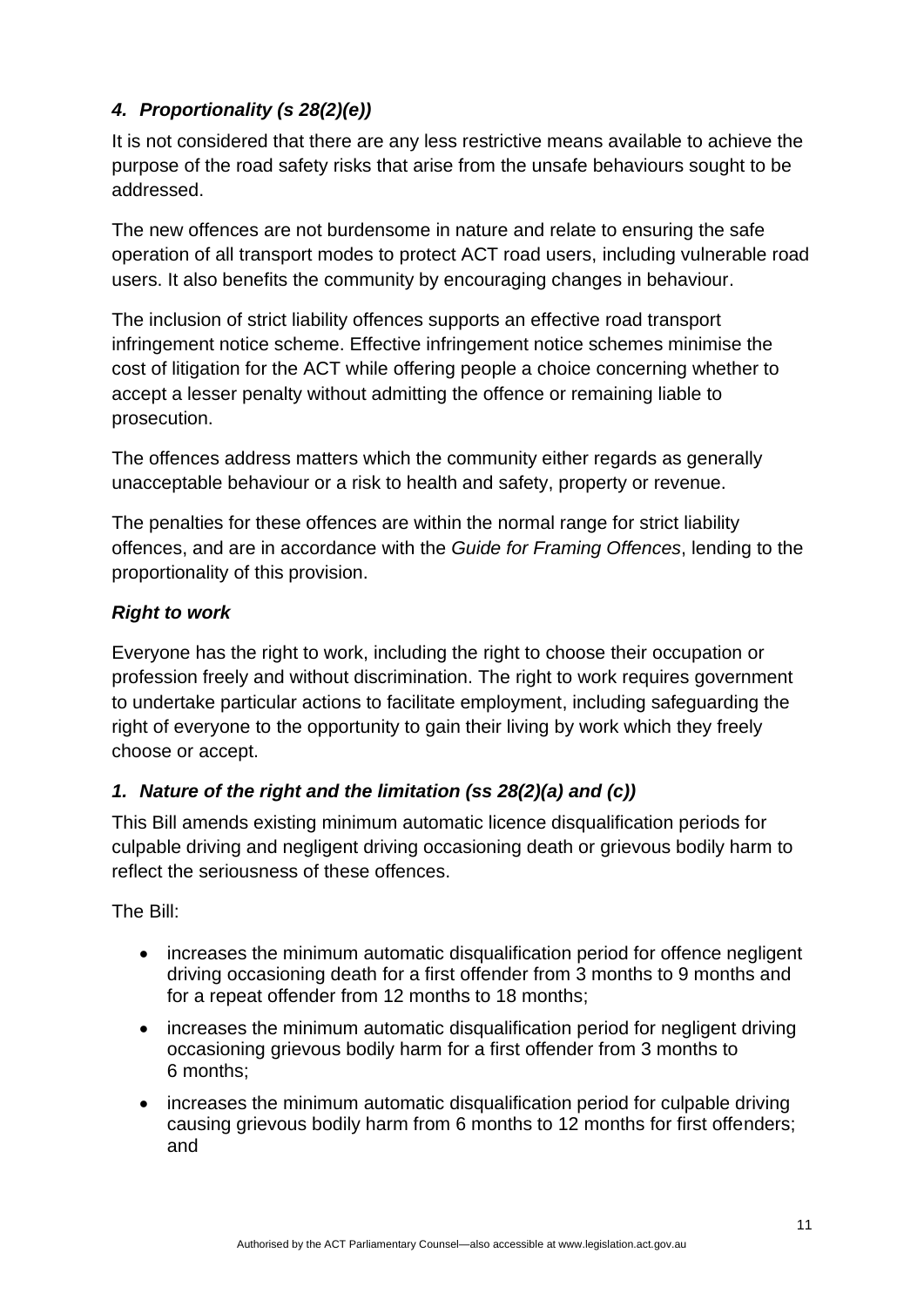• increases the minimum automatic disqualification period for culpable driving causing death from 6 months to 12 months for first offenders.

The minimum automatic disqualification period for a repeat offender for negligent driving occasioning grievous bodily harm is retained at 12 months.

The minimum automatic disqualification periods for a repeat offender for culpable driving occasioning death or grievous bodily harm are retained at 24 months.

Culpable and negligent driving that causes the death or grievous bodily harm of another person has a detrimental impact on the community and threatens community safety. Amending the existing minimum automatic disqualification periods may be seen to engage and limit a person's right to work because it can result in a person's right to drive being removed and/or remove their ability to apply for a driver licence. Driver licences are heavily relied upon by the community and are essential for several occupations in the Territory.

These automatic disqualification periods only apply to drivers convicted, or found guilty of, culpable driving or negligent driving occasioning death or grievous bodily harm. These offences are some of the most serious offences provided for under road transport legislation and involve significant harm having been suffered for the offence to be made out (i.e. death or grievous bodily harm).

## *2. Legitimate purpose (s 28(2)(b))*

The purpose of the amendments is to protect all road users from the dangers posed by negligent driving behaviour on roads and road related areas and reducing the risk of serious injury as a result of negligent driving.

## *3. Rational connection between the limitation and the purpose (s 28(2)(d))*

There is a high expectation that drivers will exercise appropriate care and skill when driving on the road network and it is important that this standard is enforced through appropriate penalties to protect safety of all road users and deter unsafe behaviours.

Licence disqualification periods are designed to encourage safe and responsible driving. A driver licence is a privilege not a right. There are significant public interest benefits that arise from ensuring that roads and road related areas are safe for all road users and appropriate enforcement actions are essential to providing a safe road environment for the community. The stronger penalties that apply to culpable driving and negligent driving support the seriousness of the consequences of these behaviours.

All road users are provided with adequate education about their obligations when using the road network. There are significant public interest benefits that arise from ensuring that roads and road related areas are safe for all road users. Appropriate enforcement actions against a person's driver licence are essential to building a community, with shared responsibility for road safety. The driver licensing scheme is designed to encourage safe and responsible driving and compliance with the road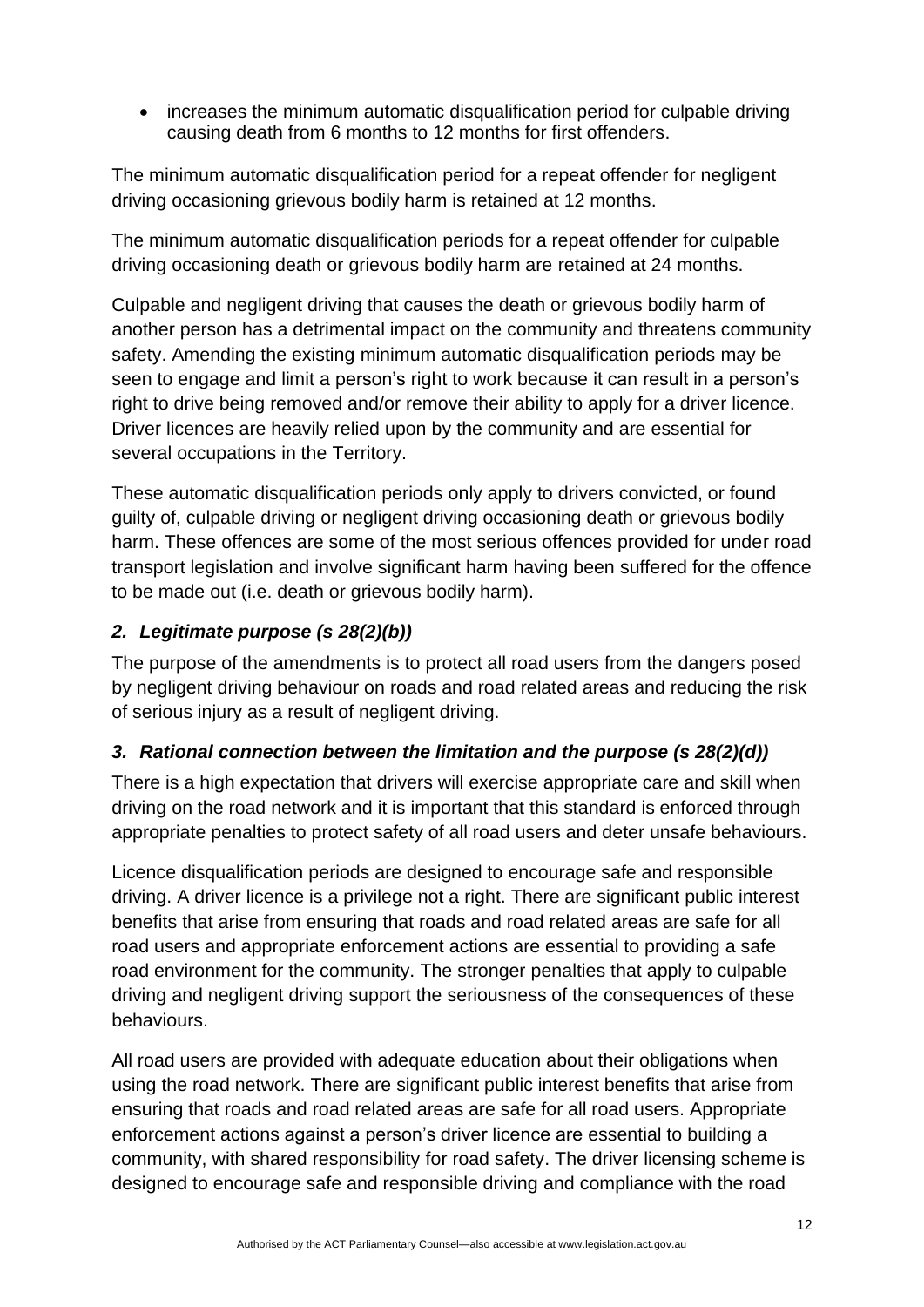transport laws. A robust regulatory framework is essential to establishing safe people and safe behaviours on our roads, with benefits for both the community and individuals.

## *4. Proportionality (s 28(2)(e))*

Although maintaining the existing automatic licence disqualification periods was considered, this approach would not sufficiently address the need for greater deterrence to prevent harms arising from offending behaviour and support behaviour change.

As outlined above in the human rights assessment for the freedom of movement, the increased disqualification periods are justified and proportionate on the right to work as they enhance the existing road transport framework and contain penalties that are proportionate to the significant impact that unsafe driving behaviours may incur on the community. They are also considered necessary to encourage safe driving behaviours on the Territory's road network by removing the right of a driver convicted or found guilty of serious road transport offences to drive on the road for a period of time. Loss of licence is known to be a significant tool in changing driver behaviours.

The stronger penalties that apply to repeat offenders reflect the deterrence value associated with these penalties and are justified and proportionate given the need to discourage repeated disregard for road transport laws.

A first offender who is subject to an automatic disqualification period longer than the minimum automatic period is entitled to apply for a restricted licence at the end of the minimum automatic disqualification period. If a term of imprisonment has not been ordered by the court, a person will still be able to engage in their employment if an automatic licence disqualification period has been applied. However, the person will not be able to drive a motor vehicle for this term which is proportionate to protect the public's health and safety.

#### **Climate Change Implications**

There are no climate change implications from the Bill.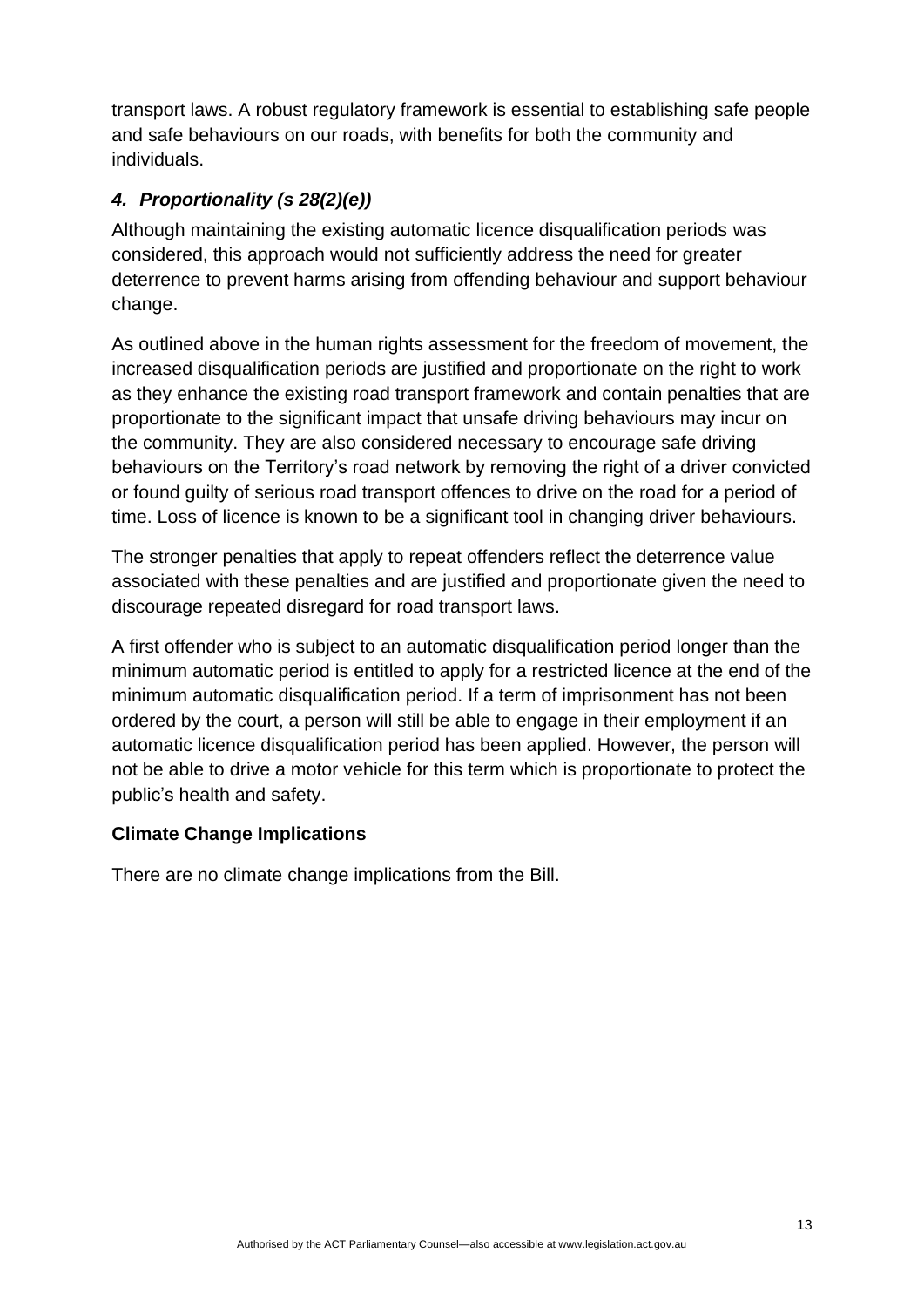#### Road Transport Legislation Amendment Bill 2021

*Human Rights Act 2004 - Compatibility Statement*

In accordance with section 37 of the *Human Rights Act 2004* I have examined the **Road Transport Legislation Amendment Bill 2021**. In my opinion, having regard to the Bill and the outline of the policy considerations and justification of any limitations on rights outlined in this explanatory statement, the Bill as presented to the Legislative Assembly **is** consistent with the *Human Rights Act 2004.*

………………………………………………….

Shane Rattenbury MLA Attorney-General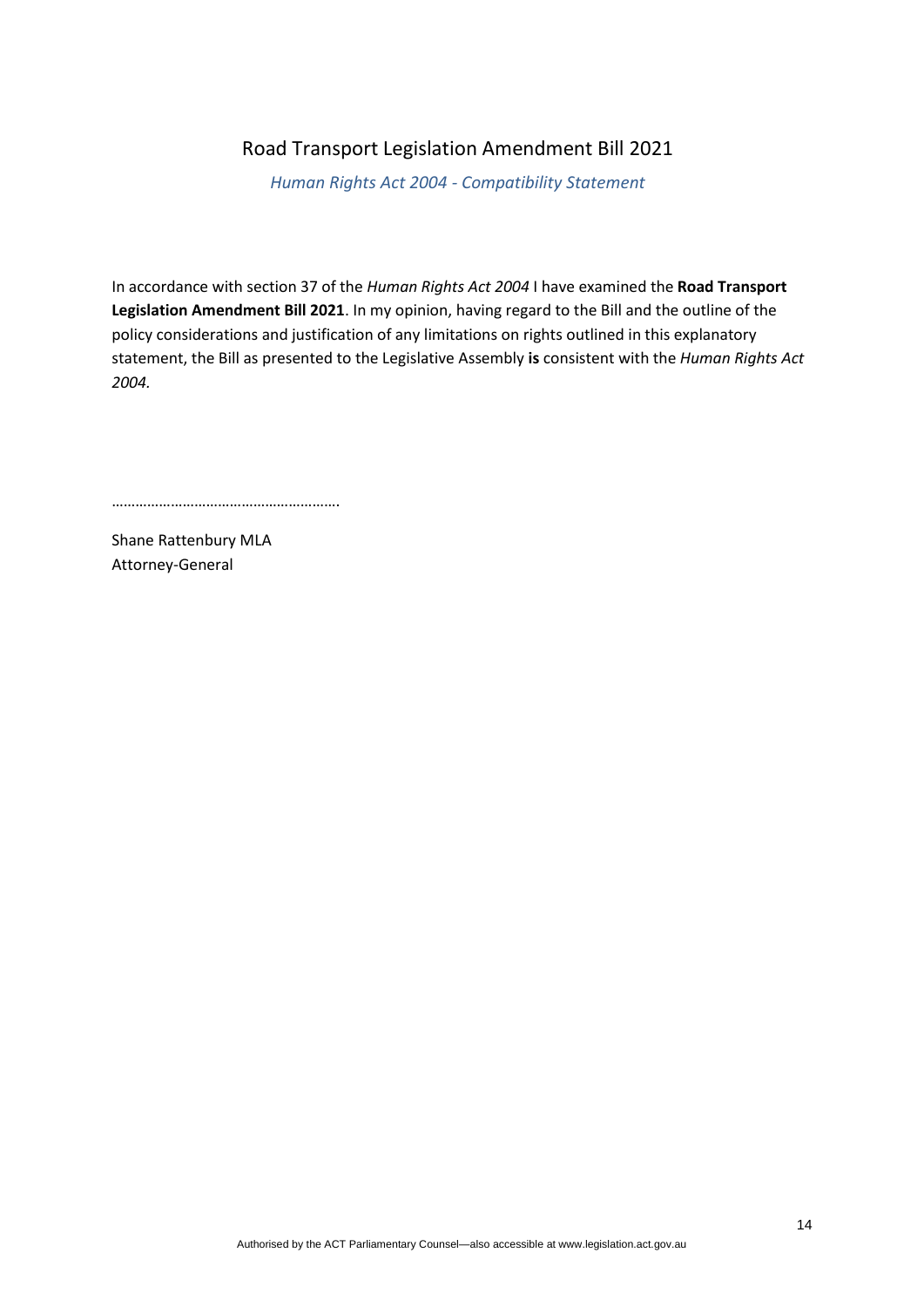### **CLAUSE NOTES**

### **Part 1 Preliminary**

#### **Clause 1 Name of Act**

This clause states that the name of the Act is the *Road Transport Legislation Amendment Act 2021.*

#### **Clause 2 Commencement**

This clause sets out that the Act will commence 14 days after notification. This will provide sufficient time for operational changes to be implemented.

#### **Clause 3 Legislation amended**

This clause sets out the legislation that is amended by this Act, being the *Road Transport (General) Act 1999, Road Transport (Road Rules) Regulation* 2017 and the Road *Transport (Safety and Traffic Management) Act 1999*.

Amendments to other road transport legislation are contained in Schedule 1 and include amendments to the *Motor Accident Injuries Act 2019* and the *Road Transport (Offences) Regulation 2005*.

#### **Part 2 Road Transport (General) Act 1999**

This part of the Bill amends Division 4.2 of the *Road Transport (General) Act 1999* which establishes the regulatory framework for licence suspension, disqualification and related matters.

#### **Clause 4 Automatic disqualification for culpable driving Section 62 (1) (a) and (b)**

Section 62 (1) currently provides the minimum periods for which a person's driver licence is automatically disqualified for a conviction, or finding of guilty, of an offence of culpable driving.

This clause increases the minimum automatic disqualification period for a first offender convicted, or found guilty, of an offence of culpable driving from 6 months to 12 months. The automatic disqualification period for a repeat offender of 24 months is retained. The court retains its discretion to order a longer period of disqualification.

#### **Clause 5 Automatic disqualification for certain other driving offences New section 63 (2A)**

This clause inserts new section 63 (2A) and establishes new minimum automatic disqualification periods if a court convicts a person, or finds a person guilty, of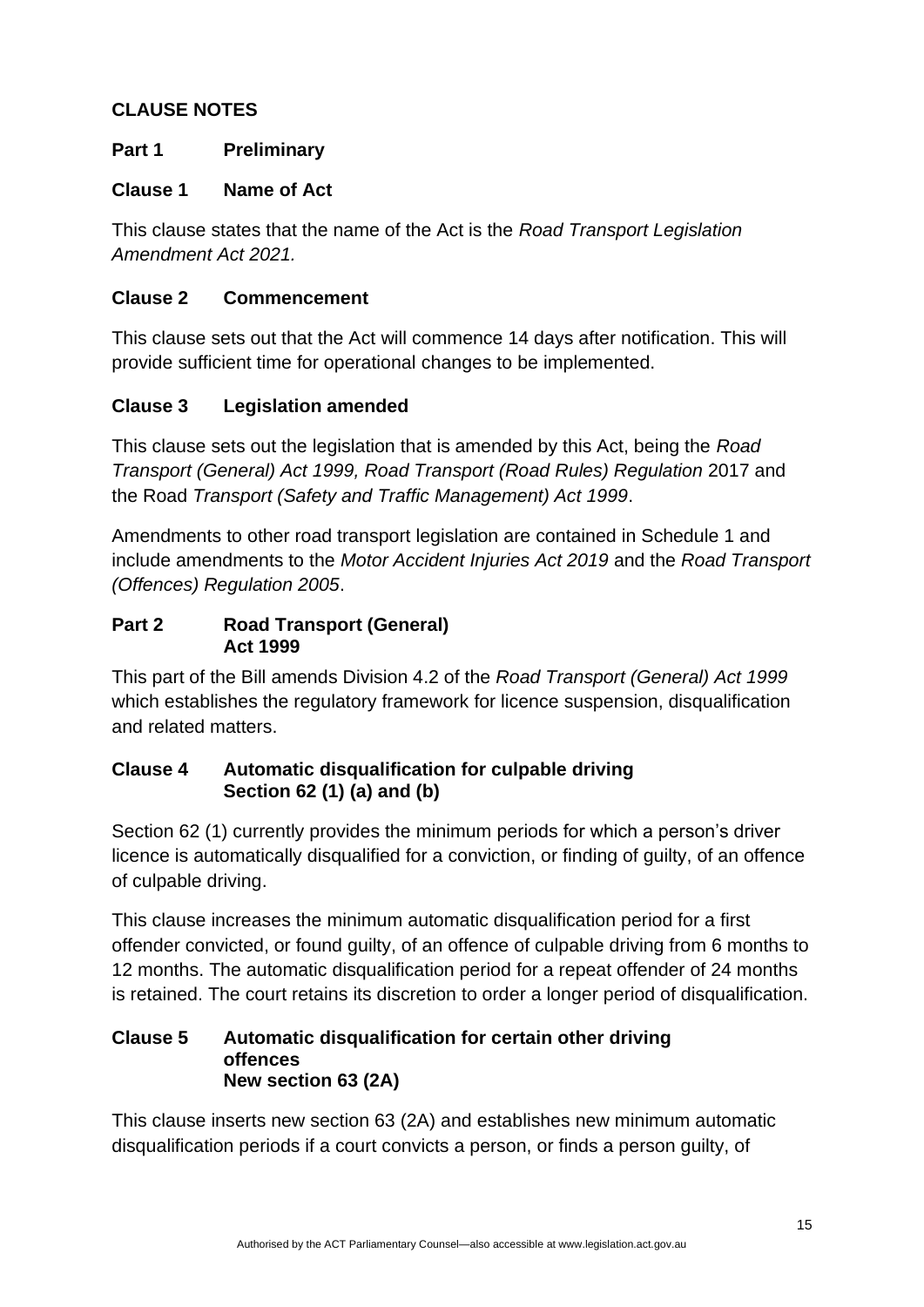negligent driving occasioning death or negligent driving occasioning grievous bodily harm.

This clause increases the minimum automatic disqualification period for negligent driving occasioning death for a first offender from 3 months to 9 months and for a repeat offender from 12 months to 18 months. The court retains its discretion to order a longer period of disqualification.

This clause increases the minimum automatic disqualification period for negligent driving occasioning grievous bodily harm for a first offender from 3 months to 6 months. The automatic disqualification period for a repeat offender of 12 months is retained. The court retains its discretion to order a longer period of disqualification.

The court will have discretion as to whether to apply a period of driver licence disqualification for the new offence of negligent driving occasioning actual bodily harm using its current discretion under section 64 of the *Road Transport (General) Act 1999* to apply a period of disqualification to a person convicted or found guilty of an offence against the Territory's road transport legislation.

## **Clause 6 Section 63 (3)**

This is a minor and technical amendment consequential on the changes at clause 5.

#### **Part 3 Road Transport (Road Rules) Regulation 2017**

This part of the Bill amends Divisions 14.3 and 18.3 of the *Road Transport (Road Rules) Regulation 2017.*

Section 33 of the *Road Transport (Safety and Traffic Management) Act 1999* gives the Executive the power to make regulations for the purposes of the Act.

Section 36 of the *Road Transport (Safety and Traffic Management) Act 1999*  provides the power to make regulations in relation safety generally including the regulation or prohibition of traffic, people and animals on roads and road related areas.

Section 39 of the *Road Transport (Safety and Traffic Management) Act 1999* provides the power to make regulations in relation to traffic management generally including the regulation or prohibition of traffic, people and animals on roads and road related areas.

#### **Clause 7 New section 244K**

This clause introduces a new provision relating to the use of personal mobility devices.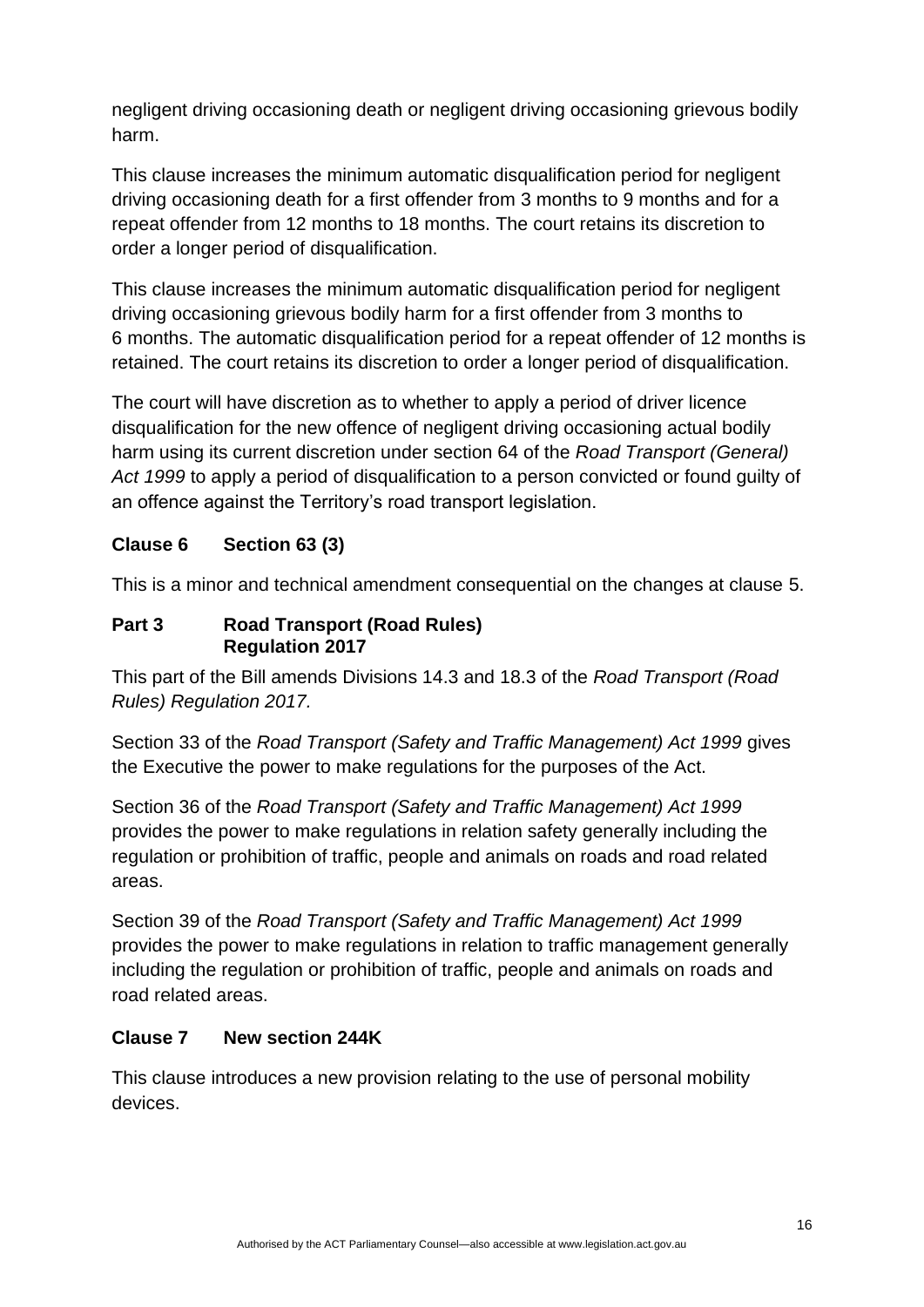New section 244K provides that it is a strict liability offence for a person to travel in or on a PMD unless the person has proper control of the PMD. The maximum penalty for this offence is 20 penalty units.

## **Clause 8 New section 304A**

This clause introduces a new provision relating to the use of a personal mobility device, bicycle or animal-drawn vehicle while under the influence of alcohol or a drug.

New section 304A gives a police officer the power to direct a person to get off or not get on a vehicle which for the purposes of this provision means a personal mobility device, bicycle, animal-drawn vehicle or an animal which means for the purpose of this provision a horse, cattle or sheep, if the police officer believes on reasonable grounds that the person is under the influence of alcohol or a drug.

This provision makes it a strict liability offence to fail to comply with a direction given by a police officer on the above grounds. The maximum penalty for this offence is 20 penalty units.

This provision supports section 24A of the *Road Transport (Alcohol and Drugs) Act 1977* that makes it an offence to drive or ride a vehicle (bicycle, personal mobility device or an animal-drawn vehicle) or an animal on a road or be in charge of a vehicle or animal on a road, while under the influence of alcohol or a drug.

### **Part 4 Road Transport (Safety and Traffic Management) Act 1999**

This part of the Bill amends the *Road Transport (Safety and Traffic Management) Act 1999* which provides a safety and traffic management system in the ACT which includes offences for speeding and other serious unsafe driving behaviours.

## **Clause 9 Negligent driving Section 6 (1), penalty, paragraph (c)**

This clause introduces a new offence for negligent driving occasioning actual bodily harm with a maximum penalty of 50 penalty units, imprisonment for 6 months or both.

This clause also amends the wording of the existing offence 'negligent driving – in any other case' to 'negligent driving – if paragraphs (a), (b) and (c) do not apply' to make it clear that it only applies when the negligent driving has not occasioned the death, grievous bodily harm or actual bodily harm of another person.

This clause includes examples of actual bodily harm to assist the community to interpret and understand the effects of the new provisions and are not included to limit the common law definitions of actual bodily harm.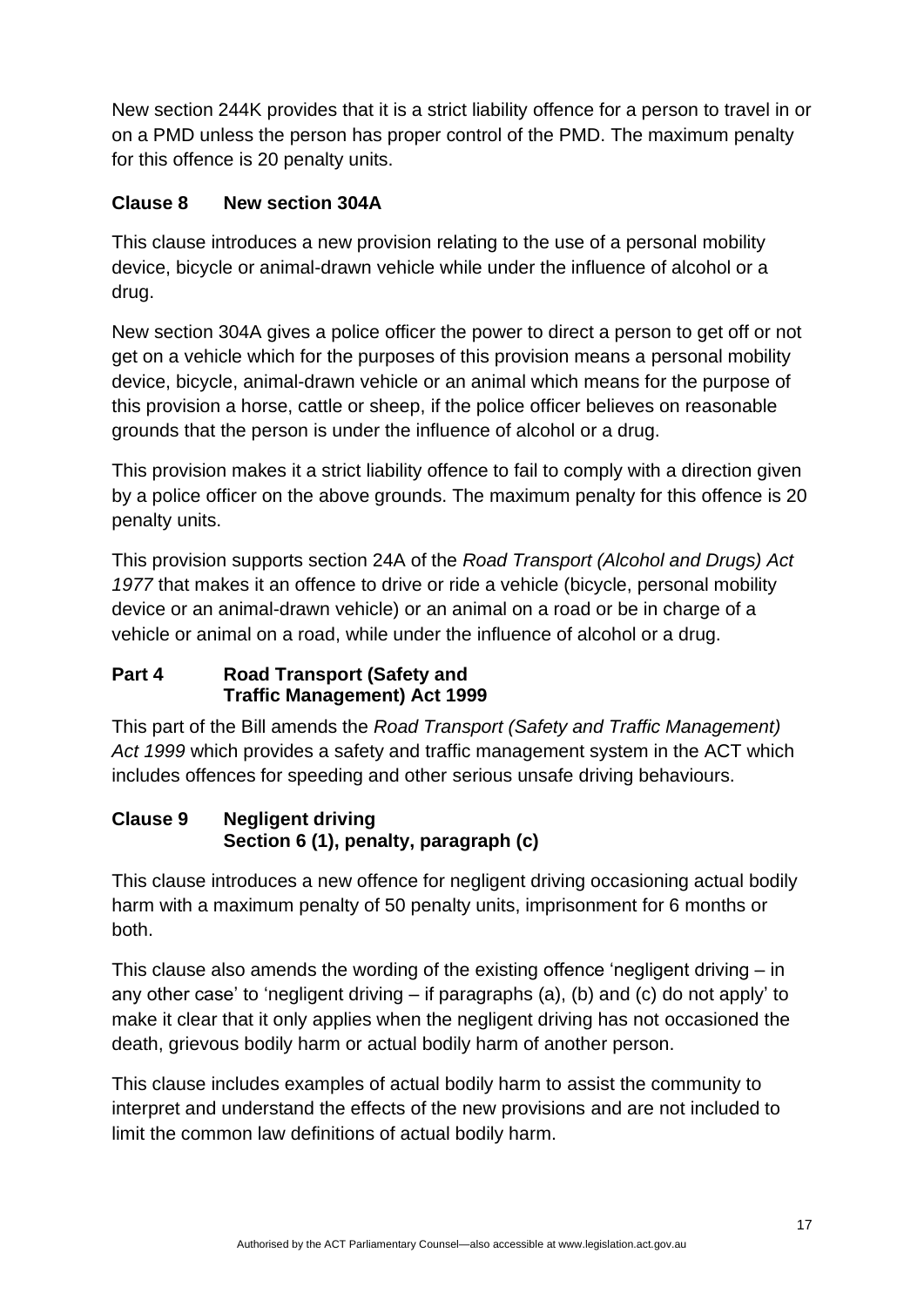#### **Clause 10 Aggravated offence—furious, reckless or dangerous driving Section 7A (4), definition of** *vulnerable road user***, examples 5 and 6**

This is a minor and technical amendment consequential on the introduction of the regulatory framework for personal use of e-scooters and other similar devices in the *Road Transport Legislation Amendment Regulation 2019* (No 1).

## **Schedule 1 Other amendments**

### **Part 1.1 Motor Accident Injuries Act 2019**

This part makes minor and technical amendments to the *Motor Accident Injuries Act 2019* consequential on the changes at clause 9.

### **Section 1.1 Section 41, definition of** *driving offence***, paragraph (d) (iv)**

This section includes the new offence of negligent driving occasioning actual bodily harm as a driving offence for the purposes of the motor accident injuries scheme. This inclusion aligns with other offences included in the definition of driving offence, in particular negligent driving occasioning death, negligent driving occasioning grievous bodily harm.

### **Part 1.2 Road Transport (Offences) Regulation 2005**

This part makes amendments to the *Road Transport (Offences) Regulation 2005* consequential on the changes at clause 4 and 5.

Section 23 of the *Road Transport (General) Act 1999* gives the power for a regulation to be made that prescribes an offence as an infringement notice offence and the amount of the penalty payable, including different amounts payable for different offences and different amounts payable for the same offence committed by different people.

Section 233 of the *Road Transport (General) Act 1999* gives the Executive the power to make regulations for the *Road Transport (General) Act 1999*. Regulations issued can prescribe matters that are necessary or convenient for the carrying out or giving effect to the *Road Transport (General) Act 1999* or other road transport law and prescribe offences for contravention of a regulation.

Schedule 1 of the *Road Transport (Offences) Regulation 2005* lists the offences contained in each Act and Regulation that form part of the road transport legislation. If an offence may be dealt with by infringement notice, the schedule prescribes the infringement notice penalty amount that is payable.

## **Section 1.2 Schedule 1, part 1.12, item 9**

This section amends item 9 and is consequential on the changes at clause 9.